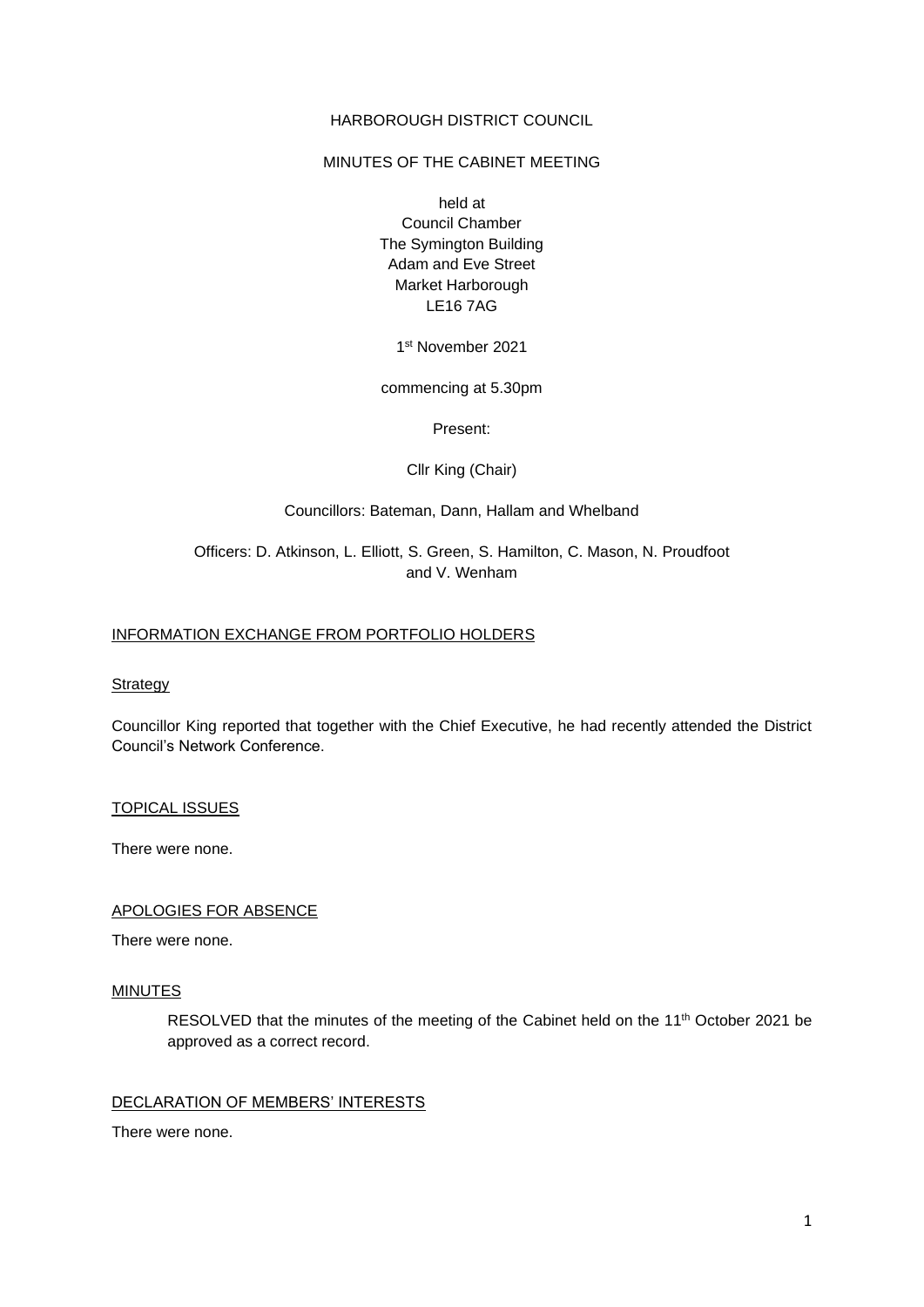# BUDGET SETTING PRINCIPLES: BUDGET 2022/23 AND MEDIUM-TERM FINANCIAL STRATEGY (2023/24 TO 2026/27)

The Cabinet considered the Budget Setting Principles report, which highlighted the budget setting process. The Portfolio Holder outlined the 11 Principles detailed in the report which included :-

- Budget Principle (1) General Service Income, to be increased by the RPI rate in the October before the year being budgeted for. The RPI rate to be agreed by the Director; Finance, ICT and Assets in consultation with the Portfolio Holder for Finance.
- Budget Principle (2) Pay Inflation: to be increased 1.75% for 2022/23, increasing to 2% for the following 2 years and then increasing to 2.5% for the remaining 2 years of the MTFS.
- Budget Principle (3) Pay Oncosts: National Insurance and Pensions Oncosts to be circ 15% and 31.4% respectively for 2022/23 and for each year of the MTFS.
- Budget Principle (4) Vacancy Factor: to increase the vacancy factor by 50% to £180k.
- Budget Principle (5) General Service Inflation to be set at 0%, except for:
	- (i) the current FCC Contract which will be increased in line with contractual inflationary commitments.
	- (ii) the new environmental contract from 2025/26 onwards:
		- the annual cost to be based on the current 2024/25 environmental contract cost; inflated annually by the average inflation rate of the current contract.
		- an additional 5% cost escalator to reflect the potential cost of the government's changes to waste collection.
		- The capital programme to include an estimate for a new depot; including associated MRP costs.
- Budget Principle (6) General Service Growth; there will not be any general service growth, except where:
	- (i) growth has been permitted via the Budget Challenge 2025 process, any subsequent transformation programme or that which has been approved separately by Council.
	- (ii) where costs must increase (i.e. due to post regrading's), savings elsewhere will be required to neutralise the additional cost.
- Budget Principle (7) Non-Domestic Rates:
	- (i) future receipts from the Leicestershire Rates Pool will not be included in the budget, MTFS or capital programme.
	- (ii) only known commercial developments that will deliver "certain" NDR growth.
	- (iii) the NDR income stream will be inflated by the government's stipulated multiplier.
- Budget Principle (8) New Homes Bonus:
	- $(i)$  Any one-year allocation is allocated to earmarked reserves; 33% to Community, Economic & Infrastructure, 67% to Commercial Investment.
	- (ii) Previous legacy payments; 50% allocated to the Commercial Investment earmarked reserve and the balance to remain within the base.
- Budget Principle (9) Fair Funding: To help mitigate the future impact of Fair Funding (& the NDR "reset"), to include a negative funding stream of £99k, 2022/23; £198k, 2023/24; £297k, 2024/25; £396k, 2025/26; £495k, 2026/27).
- Budget Principle (10) Collection Fund (Surplus)/Deficit: The Council will spread any forecast 31st March 2021 Collection Fund Deficit in line with legislation.
- Budget Principle (11) Council Tax Base: Subject to modelling, an irrecoverable rate of 2% is applied when the Council Tax Base is calculated prior to budget setting.

RESOLVED that the budget principles and definitions as summarised in Appendix A to the report be approved.

# Summary of Reasons

To support the development of the Budget and Medium-Term Financial Strategy.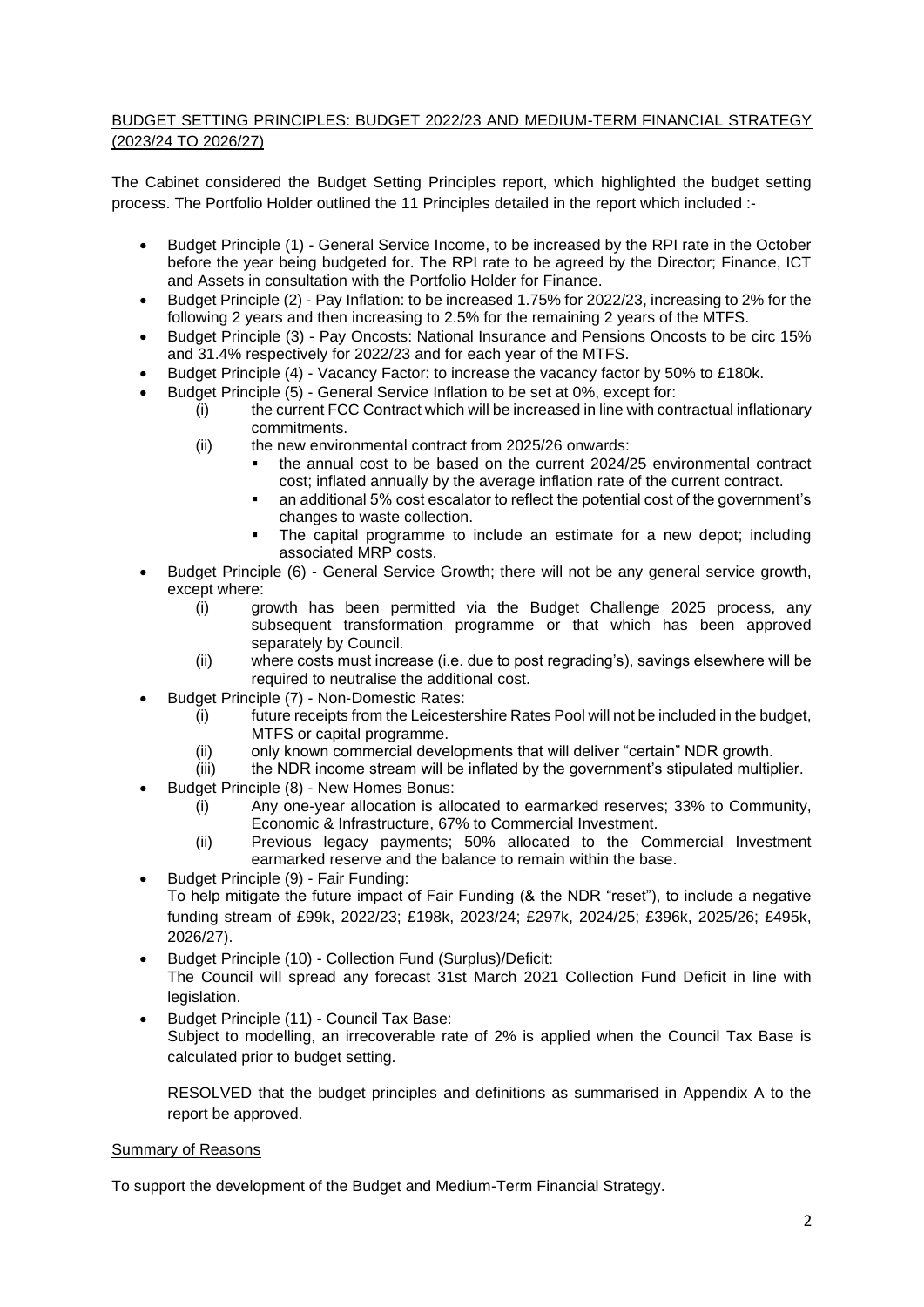# EQUALITY PLAN 2021/24

The Cabinet considered the Equality Plan 2021/24, containing the Council's updated Equality Objectives and noted that there is a legal requirement for the Council to identify and publish these at least every 4 years.

The commitments and objectives outlined within the plan are designed to have a positive impact on local communities when incorporated into service delivery.

The public sector equality duty is a general duty which requires the Council to have 'due regard' to the need to: eliminate discrimination, harassment and victimisation; advance equality of opportunity between people who share a protected characteristic and those who do not; and to foster good relations between people who share a protected characteristic and those who do not.

The nine protected characteristics are: age, disability, gender reassignment, marriage and civil partnership, pregnancy and maternity, race, religion or belief, sex and sexual orientation. This plan helps to ensure that we are able to fulfil our responsibility with regard to our public sector equality duties.

RESOLVED that the Harborough District Council Equality Plan 2021/24 be approved.

# Summary of Reasons

The Council's current Equality Plan 2017/20 has expired. The Harborough District Council Equality Plan 2021/24 contains our updated Equality Objectives.

# GILMORTON NEIGHBOURHOOD PLAN

The Cabinet considered the report on the Gilmorton Neighbourhood Plan. 2.1 The Gilmorton Neighbourhood Plan has been led by the Gilmorton Parish Council, as the Qualifying Body, in conjunction with the local community.

The Plan for Gilmorton seeks to achieve the following: Maintaining the rural character of the area; supporting an accessible countryside; improving or retaining local services and facilities; preventing Gilmorton from becoming a dormitory village; protecting green areas in Gilmorton; conserving local heritage; housing needs; transport issues especially parking problems, traffic speed and congestion.

The Examination took place from 12 July 2021 to 19 August 2021, and the Examiner concluded that the Plan meets the Basic Conditions and other legal requirements and should proceed to referendum subject to modifications.

Gilmorton Parish Council have given the Examiner's Report due consideration and resolved that it is in agreement with the recommended modifications of the Examiner to the Neighbourhood Plan. Officers are also in agreement with the recommendations of the Examiner. The date for the referendum is provisionally set for 20 January 2022.

# RESOLVED that:

(i) the Independent Examiner's recommended changes to the Gilmorton Neighbourhood Plan be accepted in full as set out in the schedule at Appendix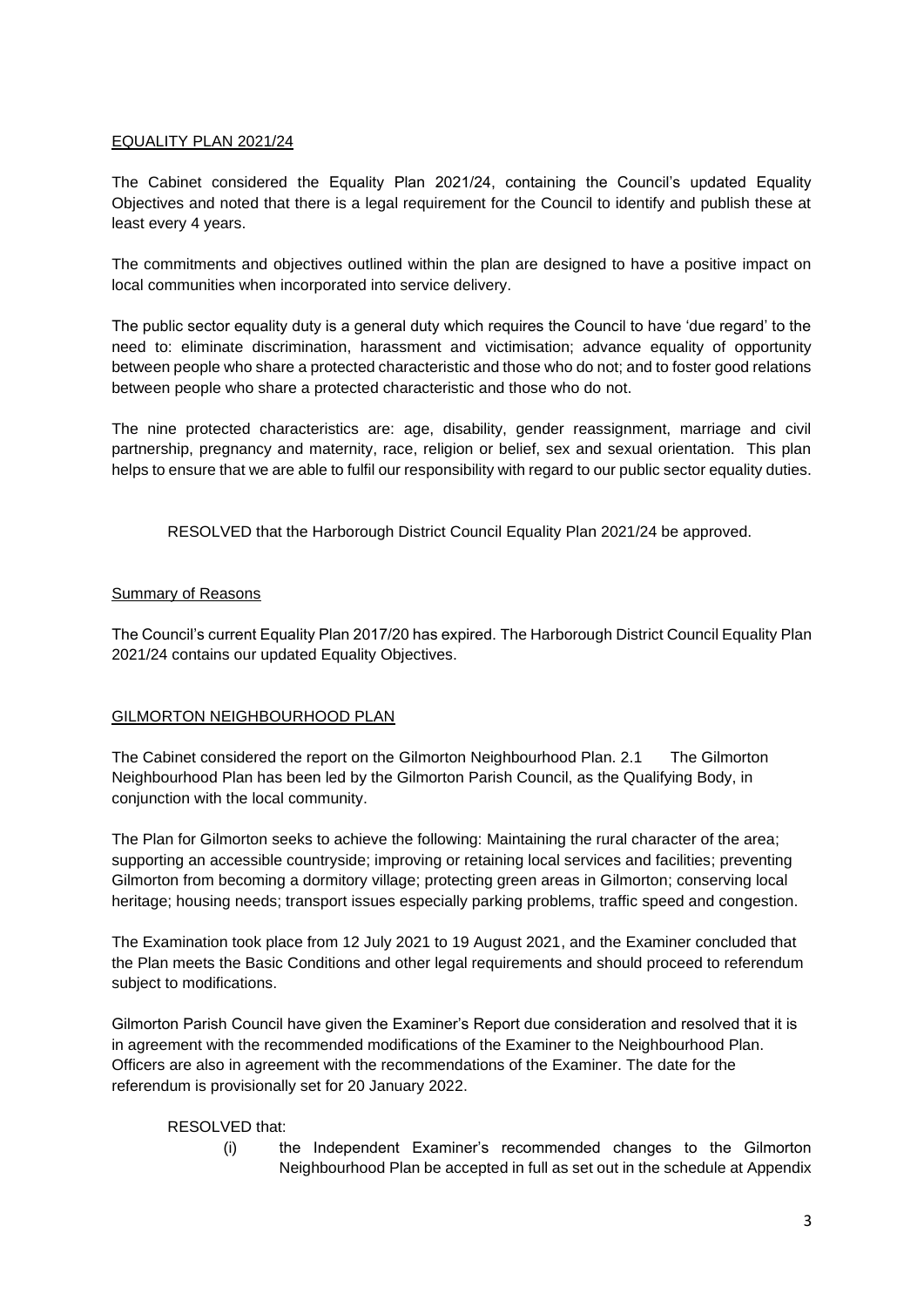A to the report and the recommendation be noted that the amended Gilmorton Neighbourhood Plan proceed to a referendum of voters within the Parish of Gilmorton to establish whether the Plan should form part of the Development Plan for the Harborough District.

(ii) the holding of a referendum relating to the Gilmorton Neighbourhood Plan on 20 January 2022 be approved that will include all of the registered electors in Gilmorton Parish.

### Summary of Reasons

The final Examiner's report into the Gilmorton Neighbourhood Plan was received on 19 August 2021. The Examiner considered the Plan along with the representations received when the Plan was published by the Council.

### FOXTON NEIGHBOURHOOD PLAN

The Cabinet considered the report on the Foxton Neighbourhood Plan. The Neighbourhood Plan has been prepared by Foxton Review Neighbourhood Plan Advisory Committee and Foxton Review Parish Council as the Qualifying Body.

The Foxton Review Neighbourhood Plan seeks to bring policies up to date with local changes of circumstance, and to take account of changes to the Local Plan and National Planning Policy. It does not seek to allocate a site for housing (Fishers Farm and Middle Street/Vicarage Drive having been delivered for housing) but has policies to allow development to come forward within the defined Limits to Development subject to certain criteria.

The Plan for Foxton Review seeks to achieve the following: revisions to Policies F1 (Countryside), F5 (Ecology and Biodiversity), F12 (Housing Provision), F13 (Windfall Housing), F15 (Housing Mix); deletion of Policies concerning the development of Fisher's Farm, North Lane and the development of land at Middle Street and Vicarage Drive, as both sites now have planning permission for development; the deletion of the proposed allocation of some 0.08 hectares of land at the junction of Vicarage Drive and Hog Lane, for housing development for up to three dwellings. It was clear that this proposal no longer had community support in large part due to the scale of development that is already taking place in the village. Furthermore, it is not clear that the landowner wants to develop the site and therefore the site may not be available; new policies concerning non-designated heritage assets of archaeological interest and car parking; and revised definition of affordable housing.

The evidence provided to the Examiner within the Consultation Statement gave assurance to him that the consultation process was robust. The Examiner was therefore satisfied that the Plan met the Basic Conditions with regard to consultation.

RESOLVED that the Independent Examiner's recommended changes to the Foxton Review Neighbourhood Plan be accepted in full as set out in the schedule at Appendix A to the report, and approves the recommendation that the amended Foxton Review Neighbourhood Plan should be 'made'.